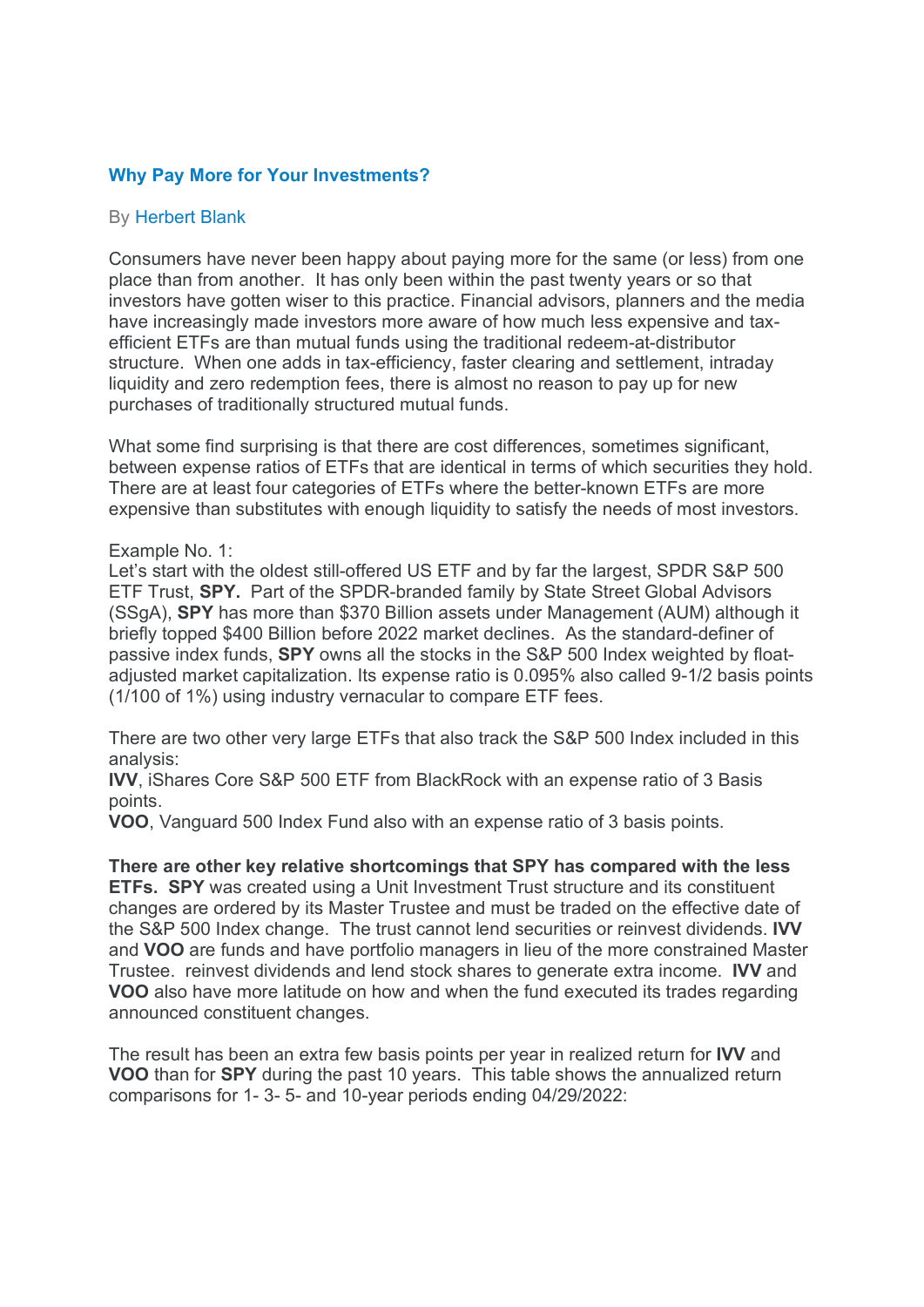| <b>ETF</b> | Expense<br>Ratio | Assets<br>Under<br>Mgmt.<br>(AUM) | Year-to-<br>Date | 12-month<br>Tot. Ret. | 3-Year<br>Ann.<br>Tot. Ret. | 5-Year<br>Ann.<br>Tot. Ret. | 10-Year<br>Ann.<br>Tot. Ret. | Incept.<br>MM/YYYY |
|------------|------------------|-----------------------------------|------------------|-----------------------|-----------------------------|-----------------------------|------------------------------|--------------------|
| <b>SPY</b> | 0.095%           | \$375 B                           | $-11.86%$        | 1.26%                 | 14.30%                      | 13.81%                      | 13.67%                       | 01/1993            |
| <b>IVV</b> | 0.030%           | \$296 B                           | $-11.84%$        | 1.31%                 | 14.34%                      | 13.89%                      | 13.77%                       | 05/2000            |
| <b>VOO</b> | 0.030%           | \$260 B                           | $-11.84%$        | 1.31%                 | 14.34%                      | 13.90%                      | 13.79%                       | 09/2010            |

Although 0.125% per year may not seem enormous, after 30 years of compounding, the gross difference is 45%. This can be a substantial amount when dealing with large sums of money. The bottom line is that if your costs are lower and you own the precisely the same assets, you will make more money per year and over time the compounded difference will expand substantially.

# Example No. 2:

The next comparison involves ETFs using the same and best-known small cap index, the Russell 2000 Index published by FTSE Russell Indices. This index bypasses the top 1000 US Equities ranked by float-adjusted market capitalization meeting its requirements in order to track the 1001<sup>st</sup> through 3000<sup>th</sup> such stocks.

The oldest and most popular Russell 2000 ETF is IWM, the iShares Russell 2000 ETF owned by Blackrock. Its direct competitor tracking the identical index's holdings and weights is VTWO ("vee 2"), the Vanguard Russell 2000 ETF. VTWO has an expense ratio of 10 basis points just over half of the 19 basis points charged by IWM.

There is a technical disclosure on the fungibility from one to the other. Since some of the smaller stocks may be difficult to acquire at times, both ETF's prospecti allow for optimization and substitution so that they may not actually hold the identical securities and weights on a given day but are expected to substantially provide the same priceand-yield returns as the Russell 2000 Index. Let's look at the comparison table:

| <b>ETF</b>  | Expense<br>Ratio | Assets<br>Under<br>Mgmt.<br>(AUM) | Year-to-<br>Date | 12-month<br>Tot. Ret. | 3-Year<br>Ann.<br>Tot. Ret. | 5-Year<br>Ann.<br>Tot. Ret. | 10-Year<br>Ann.<br>Tot. Ret. | Incept.<br>MM/YYYY |
|-------------|------------------|-----------------------------------|------------------|-----------------------|-----------------------------|-----------------------------|------------------------------|--------------------|
| <b>IWM</b>  | 0.190%           | \$55 B                            | $-15.82\%$       | $-17.37\%$            | 6.98%                       | 7.14%                       | 10.06%                       | 05/2000            |
| <b>VTWO</b> | 0.100%           | \$6B                              | $-15.82%$        | $-17.27%$             | 7.14%                       | 7.26%                       | 10.10%                       | 10/2010            |

Once again, the less expensive alternative has provided higher returns.

Example No. 3: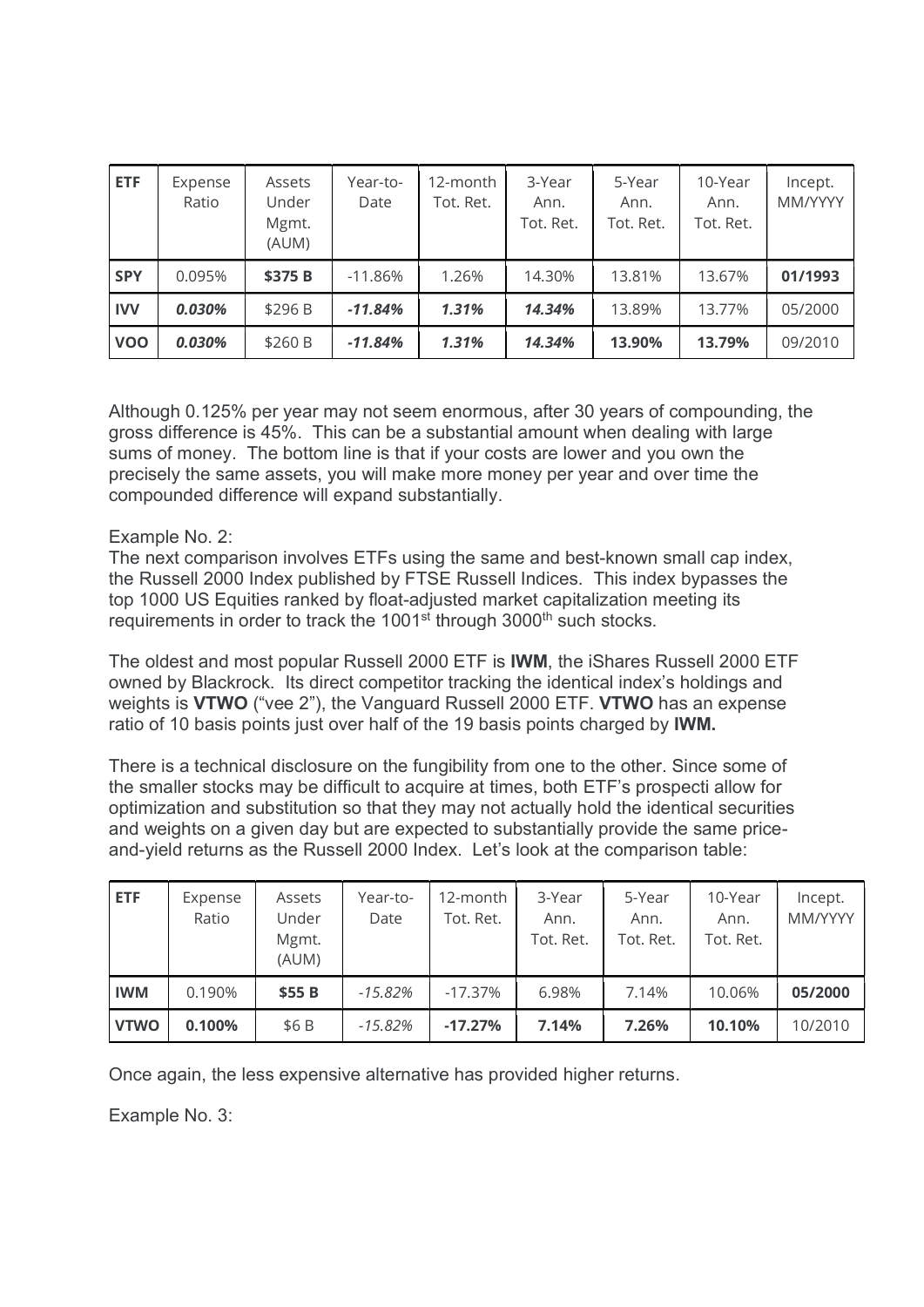Turning to fixed income, there are two long-term US Treasury Bond ETFs benchmarked to the Bloomberg Long-Term Treasury Index that have been in existence for more than 10 years. The older of the two is SPTL, the SPDR Portfolio Long Term Treasury ETF. The newer entry, VGLT, the Vanguard Long-Term Treasury Index ETF charges a 50% lower fee, just 4 basis points as compared with the 6 basis points charged by VGLT. There is another technical disclosure to be made here in that the holdings of **SPTL** and VGLT may not be 100% identical at all times. It is generally not possible to perform full replication with most bond index ETFs. Therefore, both sponsors use a combination of partial replication and optimization to produce results substantially similar to the price and yield performance of the Bloomberg Long-Term Treasury Index. At times, one or the other may be higher before expenses are taken into account. Here is the comparison:

| <b>ETF</b>  | Expense<br>Ratio | Assets<br>Under<br>Mgmt.<br>(AUM) | Year-to-<br>Date | 12-month<br>Tot. Ret. | 3-Year<br>Ann.<br>Tot. Ret. | 5-Year<br>Ann.<br>Tot. Ret. | 10-Year<br>Ann.<br>Tot. Ret. | Incept.<br>MM/YYYY |
|-------------|------------------|-----------------------------------|------------------|-----------------------|-----------------------------|-----------------------------|------------------------------|--------------------|
| <b>SPTL</b> | 0.060%           | \$5.4B                            | $-17.29%$        | $-11.30%$             | 0.97%                       | 1.89%                       | 2.61%                        | 05/2007            |
| <b>VGLT</b> | 0.040%           | \$3.8 B                           | $-17.26%$        | $-11.26%$             | 0.97%                       | 1.87%                       | 2.65%                        | 11/2009            |

This comparison in net total returns is not nearly as cut-and-dried as it was with the two equity ETF comparisons. Bond trading and liquidity is much less standardized and dependable than in the equity markets. In this case, the older and more expensive ETF from SPDR actually outperformed in the 5-year period and tied in the 3-year period. VGLT outperformed in the two most recent periods and the 10-year period so coupled with the lower fee, **VGLT** still comes out as the better buy over **SPTL** in this analysis based on this week's data. For someone who owns SPTL already, however, there is probably not enough of a difference to justify making the switch.

Example No. 4:

The most dramatic example of needing to read the fact sheets and prospecti deals with Exchange Traded Products (ETPs) that hold depository receipts on gold bullion. Most advisors and investors believe that GLD, SPDR Gold Trust by SSgA is the ETF they should buy if an allocation to gold needs to be added or increased in a portfolio. They are wrong on both counts!

ETFs are 40-Act mutual funds whose shares trade on the exchange and do not except daily cash redemptions except in creation-size unite. Not all ETPs are ETFs.

GLD is not an ETF at all. Its structure is a grantor trust and its tax treatment when sold is at the higher level of a collectible in lieu of capital gains on a stock (the IRS considers gold a collectible and taxes capital gains on collectibles at a higher rate for many investors – you may wish to consult a tax expert).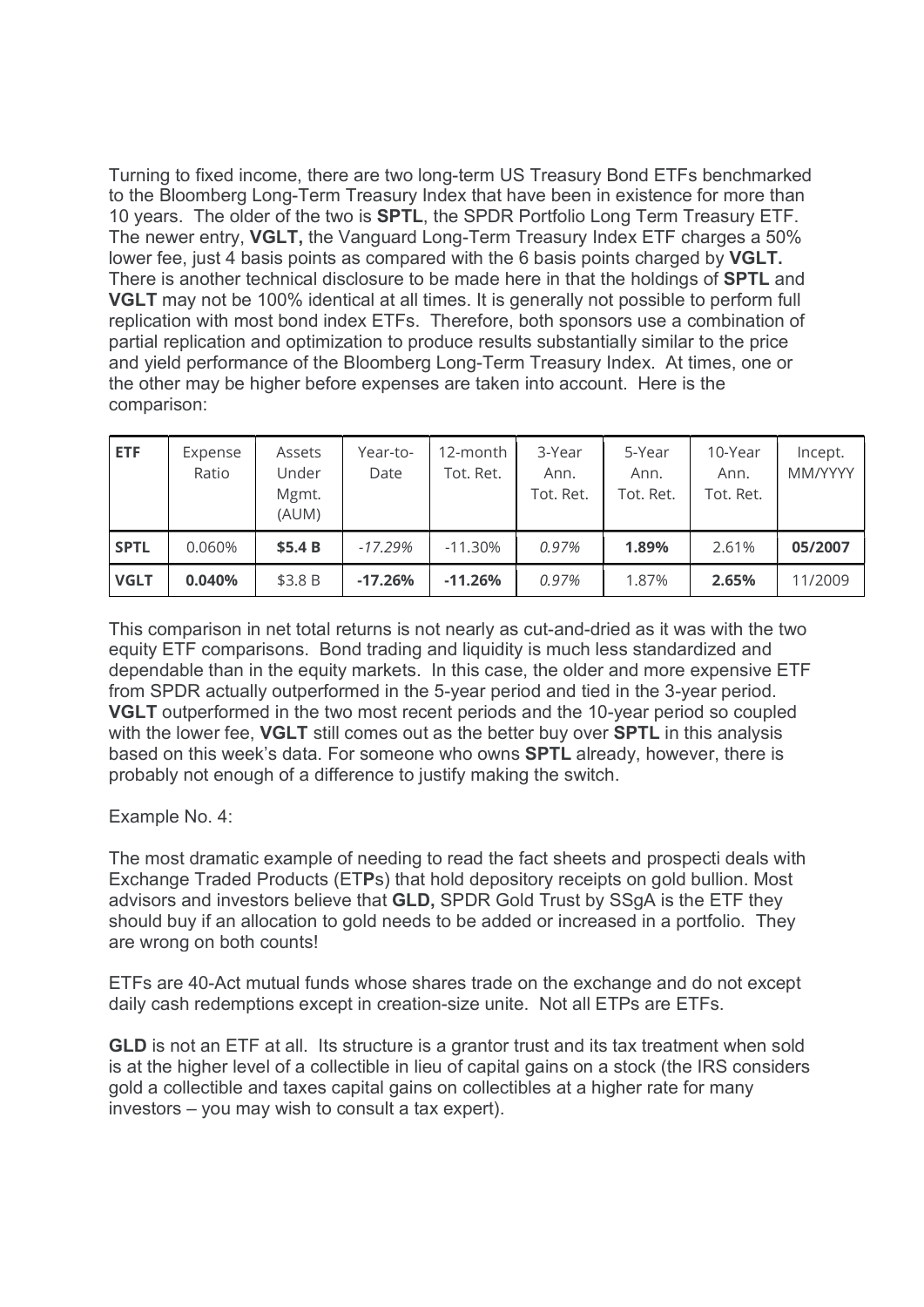Now, let's get back to fees. GLD, SPDR Gold Shares, is by far the largest Exchange Traded Product to own gold with nearly \$60 billion in the trust. It is also the most widely traded, a point often used to justify paying its high fee of 0.40%.

The fact is that the three major alternatives that have been in the market for more than three years:

- IAU, iShares Gold Trust by iShares (0.25%);
- GLDM, SPDR Gold Shares Mini, also by SPDR (0.18%); and
- BAR, Granite Shares Gold Trust by GraniteShares (0.17%)

A new entry from Blackrock iShares, IAUM, the iShares Gold Trust Micro, is even less expensive with an annual expense ratio of 0.15%. So now, BAR have substantially lower fees, the last two more than 50% less than GLD.

Although the SPDRs and iShares press releases at the time GLDM and IAUM were released state that these "mini" and micro products, brought out at lower prices-pershare were "designed for smaller investors", there has been ample liquidity for purchase without causing market impact in IAU, GLDM and BAR in three years of trading. I suspect the same will be true of IAUM. Let's take a look at the track records of all five products:

| <b>ETF</b>      | Expense<br>Ratio | <b>Total Asset</b><br>Value | Year-to-<br>Date | 12-month<br>Tot. Ret. | 3-Year<br>Ann.<br>Tot. Ret. | 5-Year<br>Ann.<br>Tot. Ret. | 10-Year<br>Ann.<br>Tot. Ret. | Incept.<br><b>MM/YYYY</b> |
|-----------------|------------------|-----------------------------|------------------|-----------------------|-----------------------------|-----------------------------|------------------------------|---------------------------|
| <b>GLD</b>      | 0.40%            | \$66 B                      | 3.48%            | 5.28%                 | 13.19%                      | 7.92%                       | 0.86%                        | 11/2004                   |
| <b>IAU</b>      | 0.25%            | \$32 B                      | 3.52%            | 5.41%                 | 13.38%                      | 8.08%                       | 1.01%                        | 01/2005                   |
| <b>GLD</b><br>M | 0.18%            | \$5 <sub>B</sub>            | 3.56%            | 5.70%                 | 13.64%                      | N/A                         | N/A                          | 06/2018                   |
| <b>BAR</b>      | 0.17%            | \$1B                        | 3.70%            | 6.38%                 | 13.48%                      | N/A                         | N/A                          | 08/2017                   |
| <b>IAU</b><br>M | 0.15%            | \$1B                        | 3.58%            | N/A                   | N/A                         | N/A                         | N/A                          | 06/2021                   |

This chart makes it clear that bigger and older do not constitute better when it comes to wealth accumulation. **IAU** charges 15 basis points less per annum than **GLD** and its 10-year annualized return is 15 basis points higher. The difference is even slightly higher when the absolute numbers are larger. Across the board, there's not a precisely proportionate correspondence but it is close. There are subtle differences in the precise nature of the gold being held and some products have gold only in London vaults and others in vaults around the world. All of the above ETPs are backed by gold bullion. BAR has the added twist of issuing shares backed by physical gold shares already in a vault but that is of little consequence to most investors.